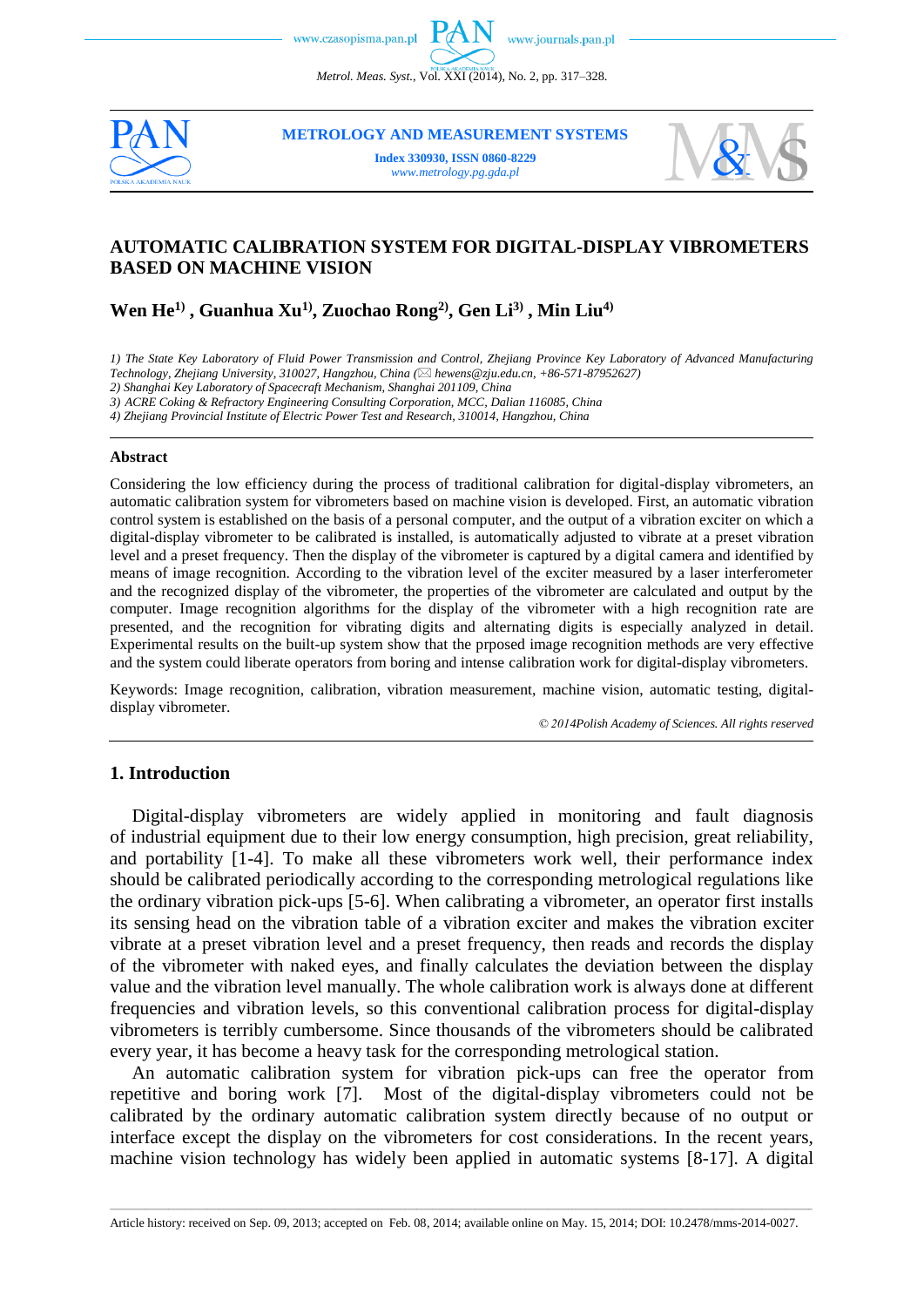

camera can be applied to replace human eyes to capture the images of digital or analog displays, and then the captured images are transmitted to a computer, in which the displays are recognized by some image recognition algorithms. As for the recognition of the digital display, F.C. Alegria and A.C. Serra developed an automatic calibration system for analog and digital measuring instruments using computer vision [11, 12]. E. Vázquez-Fernández et al. proposed a complementary method with human perception for digit recognition [\[13\],](#page-11-0) which was applied to calibrate digital thermometers [\[14\].](#page-11-1) P.A. Belan and S.A. Araujo et al. proposed a segmentation-free algorithm based on template matching to read the digital display [\[15\].](#page-11-2)

Although a lot of recognition algorithms has been presented, their recognition rate [13, 14] does not meet the rigorous demand for the calibration as expected. Besides, recognition of the decimal point has not been considered in many studies [11, 12, 15]. Furthermore, a large number of digital-display vibrometers to be calibrated should be installed on the vibration table of a vibration exciter since their sensing heads and displays are integrated together into a package, thus the display values may be vibrating during calibrating at a frequency as high as 160Hz, which will result in a blurry image and lower recognition rate because of the limited acquisition speed of the camera. How to recognize the vibrating digits is an urgent problem to be solved in this case, which has not been mentioned in the existing literatures. Meanwhile, the displayed value on a vibrometer might alternate during the measurement, especially the last bit of the digits, which will result in erroneous recognition [\[14\].](#page-11-1) But the existing literatures have also not discussed how to solve the problem.

In this paper, an automatic calibration system for digital-display vibrometers is presented. Several programmable instruments are connected together with a computer to control a vibration exciter to vibrate at a preset vibration level and a preset frequency automatically. A digital camera is used to capture the display of the vibrometer to be calibrated. Some image recognition methods are put forward to recognize the captured images of the digital-display, which could solve the key problems for recognition of segmented-digits on the vibrometers.

## **2. Automatic calibration system**

As a conventional calibration system for vibration pick-ups [\[18\],](#page-11-3) the system consists of a vibration exciter, a power amplifier, a laser interferometer, a signal generator and a ratio counter, etc. In addition, our system includes a personal computer (PC), a digital camera and a set of corresponding computer interfaces such as Universal Serial Bus (USB) and General Purpose Interface Bus (GPIB), whose scheme is shown in Fig. 1. The vibrometer to be calibrated is installed on the vibration table. The ratio counter and the signal generator communicate with the PC through GPIB, while the camera communicates with the PC through USB. The signal generator outputs a sinusoidal signal whose frequency and amplitude are controlled by the PC. The signal is amplified by the power amplifier to drive the vibration exciter. The ratio counter measures the frequency ratio between the signals from the laser interferometer and the generator, and transmits the measured value to the PC, where it could be transformed to the vibration level of the exciter by the fringe counting method [7, 18]. Then the vibration exciter is controlled by the PC to vibrate at a preset vibration level and frequency. The display of the vibrometer is captured by the digital camera and transmitted to the PC. The images are transformed into numerical values by the speciallydesigned algorithm in the calibration software. According to the actual vibration level from the laser interferometer and the value displayed on the vibrometer, the technical performance of the vibrometer could be obtained.

The calibration software is the core of the system, which is responsible for control of the vibration exciter, image recognition, calculation, filing, printing, etc. The software is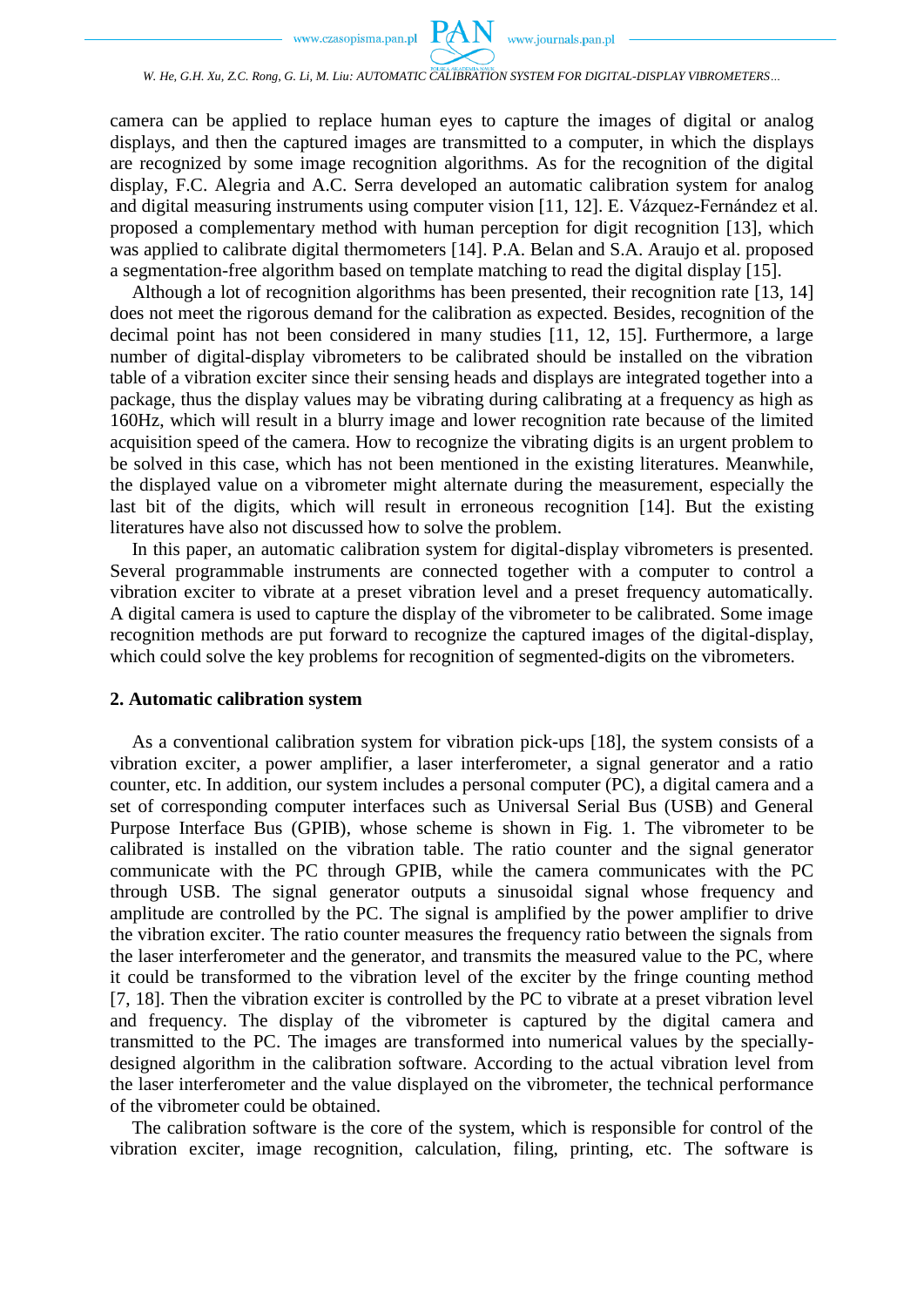programmed with LabVIEW, which is a graphical software system for developing high-efficiency scientific and engineering applications.



Fig. 1. Scheme of the automatic calibration system.

## **3. Image recognition**

After the display of a vibrometer is captured by the digital camera, a region of interest (ROI) is drawn by an operator manually, which only covers the display value in the image. Aiming at the segmented digits in the ROI, which are common displays on the vibrometer, a group of image recognition algorithms are designed. The image pre-processings, such as image rotation, image grayscale, filter and binarization, have been well studied [\[19\],](#page-11-4) so it is easy to get the pre-processed images, which are vertical and binarized digits images as shown in Fig. 2(a). Here methods of recognition for segmented-digits based on their morphologic characteristics are put forward, which helps to improve the recognition rate of digits. The recognition methods for vibrating digits and alternating digits are especially studied.

# *3.1. Stroke correction*

For aesthetic reasons, the upright strokes of segmented-digits usually have a certain slant to the right as shown in light color in Fig. 3, which will influence the image recognition. So it is necessary to make every stroke in the digits vertical.

Assume that the captured image has been binarized and the pixel of the image is Assume that the captured image has been binarized and the pixel of the image is  $\{g(i, j), 0 \le i \le w-1, 0 \le j \le h-1\}$ , where *i* and *j* represent the column and row number respectively, *w* and *h* represent the width and height of the image respectively,  $g(i, j) = 1$ when the pixel is highlighted and  $g(i, j) = 0$  when the pixel is dark, and the coordinate origin is set at the upper left corner of the image.



(a) Original image

(b) Stroke-corrected image (c) Division of characters Fig. 2. Process of stroke correction and division.

Take the image of the digit 2 for an example, as shown in Fig. 3. Suppose that the correct angle per step is 0.5° and the maximum adjusting angle of strokes is  $\alpha_{\text{max}}$ . Let the pixels in row *j* move round[tan( $\alpha_n$ ) *j*] pixels rightwards, where the correction angle  $\alpha_n = n \times 0.5^\circ$ , *n* is the step number of the transformation, and round  $[\tan(\alpha_n) \cdot j]$  is the function to find an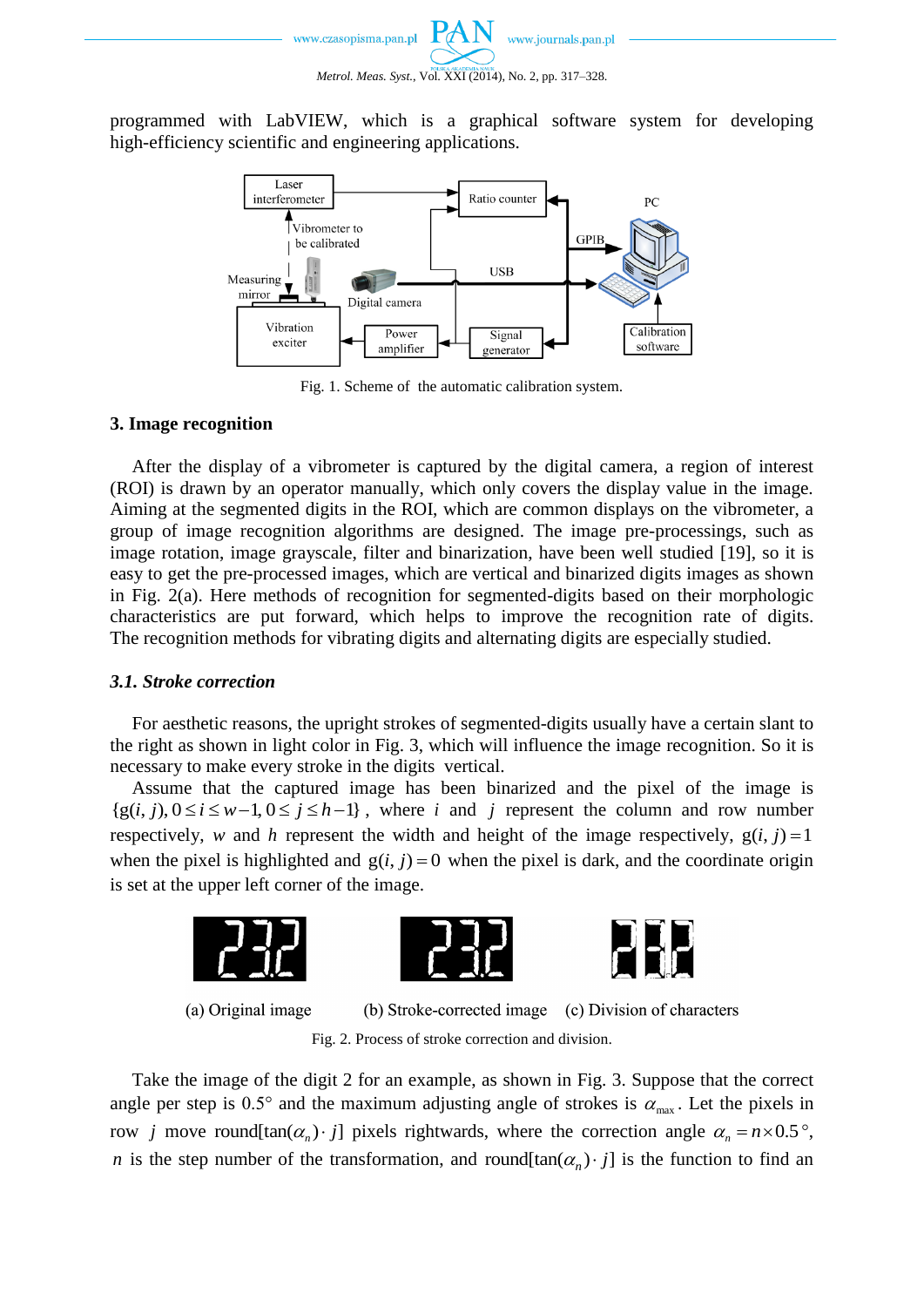

*W. He, G.H. Xu, Z.C. Rong, G. Li, M. Liu: AUTOMATIC CALIBRATION SYSTEM FOR DIGITAL-DISPLAY VIBROMETERS…*

integer nearest to  $tan(\alpha_n) \cdot j$ . The maximum of *n* is assumed as  $n_{max}$  which depends on  $\alpha_{\text{max}}$  / 0.5°. The pixels moved out of the right border will be deleted, while the pixels moved<br>in from the left are set to 0. The transformation formula is<br> $r(i, j)_n = \begin{cases} 0, & 0 \le i < \text{round}[\tan(\alpha_n) \cdot j], \\ 0, & \text{otherwise} \end{cases}$  (1)

in from the left are set to 0. The transformation formula is  
\n
$$
r(i, j)_n =\begin{cases}\n0, & 0 \le i < \text{round}[\tan(\alpha_n) \cdot j], \\
g(i - \text{round}[\tan(\alpha_n) \cdot j], j), & \text{round}[\tan(\alpha_n) \cdot j] \le i \le w - 1.\n\end{cases}
$$
\n(1)

Then the projection of the transformed image onto the *i* axis, which is also called vertical projection, is calculated as

$$
R(i)_n = \sum_{j=0}^{h-1} r(i, j)_n,
$$
 (2)

whose variance is

$$
D_n = \frac{1}{w} \sum_{i=0}^{w-1} [R(i)_n - \frac{1}{w} \sum_{i=0}^{w-1} R(i)_n]^2 = \frac{1}{w} \sum_{i=0}^{w-1} [R(i)_n - \overline{R}]^2.
$$
 (3)

As we know, *R* is the average value of the vertical projection, which is independent on *n* . As the slant angle of the digit decreases, the individual differences between  $R(i)$ <sub>n</sub> and  $\overline{R}$ increase and  $D_n$  becomes larger. When  $D_n$  reaches its maximum as *n* changes from 0 to  $n_{\text{max}}$ , all the strokes are vertical [\[20\].](#page-11-5) The original and stroke-corrected images are shown in Fig. 2(a) and (b), respectively.

## *3.2. Recognition of segmented digits*

In the ROI, there are several digits and a decimal point, which are waiting to be recognized and should be separated one by one before recognition. As there are spaces between the straight characters, the vertical projection is adopted to separate the characters from each other [\[21\].](#page-11-6) Then the horizontal projection, which is the projection of the transformed image onto the *j* axis, is applied to remove the black regions above and below each character. Therefore, a group of single character images are obtained as shown in Fig. 2(c), each of which only contains a single character. Here a recognition method based on morphology is presented as follows.

There are 11 characters to be indentified in total, namely digits 0-9 and a decimal point. Assume that the maximum width and height in the images of a single character to be recognized are *max width* and *max height*, and the ratio range of *max height* to  $max$  *width* is from 1.8 to 3.2 according to the routine display. Since the height of each character to be identified is equal to  $max$  height except the decimal point, it is easy to get *max height* after a group of single character images have been obtained as shown in Fig.  $2(c)$ , and  $max\_width$  can coarsely be estimated from the minimum ratio of max\_height to max\_width. The characters to be identified are divided into 3 classes based on width and height of the single character image.

(a) Decimal point. If the height of the single character image is less than 30% of max height and its width is less than 50% of max width and its position is at the lower part of the whole character image, it is considered to be a decimal point.

(b) Digit 1. If the width of the single character image is less than 30% of its height, it is considered to be digit 1.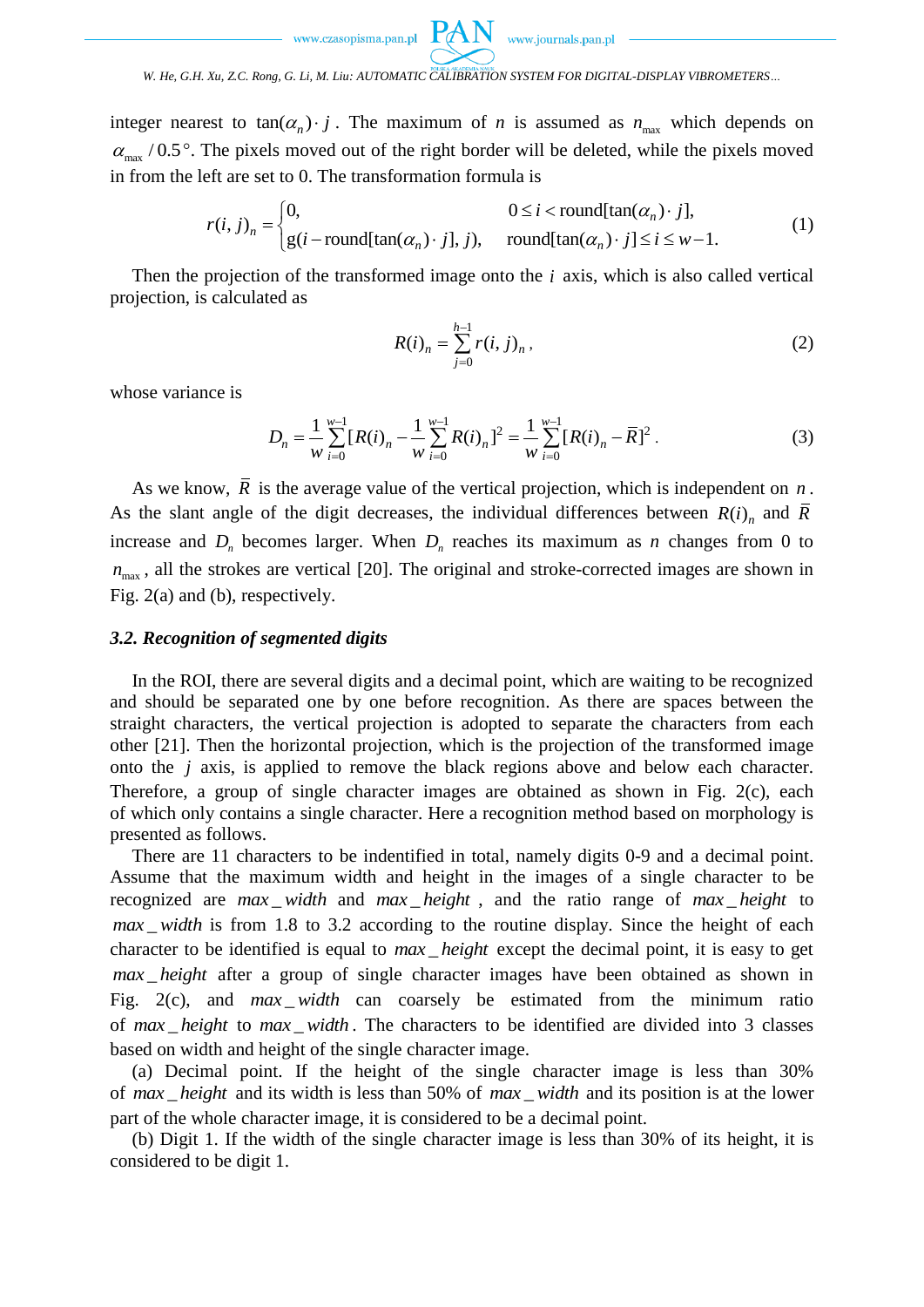

(c) Digit 0 and 2-9. The characters that are not classified as above two characters are merged into this case. According to the morphologic characteristics of digit 0 and 2-9, the width and height of the character to be identified is almost equal to max\_width and *max height*. Otherwise, the character will be marked as an error character. As we know, a segmented digit includes 7 strokes, which define what the digit is. It is easy to determine the probable position where the centre of each stroke locates after the maximum width and height of the character to be identified are known. Seven small squares are defined, which are marked by a, b, c, d, e, f, and g as shown in Fig. 4. The centre of every square is defined at the centre of the stroke that it belongs to, and the side length of the square is just less than the width of the stroke which it belongs to, and there is no interference between the square and its neighboring strokes. During identification, if there are more than 30% highlighted pixels in the square, the flag of the square is set to 1; otherwise the flag of the square is set to 0. At last, the value of the digit could be identified by the flag values of each square in the image, as shown in Table 1.





Fig. 3. Corrected strokes. Fig. 4. Coded strokes.

Table 1. Relationship between the flag values and strokes.

| Value | a |  | $\Delta$ |  |
|-------|---|--|----------|--|
|       |   |  |          |  |
|       |   |  |          |  |
|       |   |  |          |  |
|       |   |  |          |  |
|       |   |  |          |  |
|       |   |  |          |  |
|       |   |  |          |  |
|       |   |  |          |  |
|       |   |  |          |  |

If the characters to be identified do not belong to any of the three classes listed above, it will be marked as an error character. In addition, only one decimal point could be recognized in one display. Otherwise, either of them will be marked as an error character. After all the single character images are identified, the display value of the vibrometer can be obtained based on the position of the decimal point. In order to improve the recognition rate, several continuous images for the display value of the vibrometer are captured and recognized respectively, and the value that has the most occurrences is the final correct result, which will be introduced in section 3.4.

# *3.3. Recognition of vibrating digits*

The displacement of a vibrometer, which is installed on the vibration exciter during calibration, is assumed as

$$
x(t) = A\sin(2\pi ft),\tag{4}
$$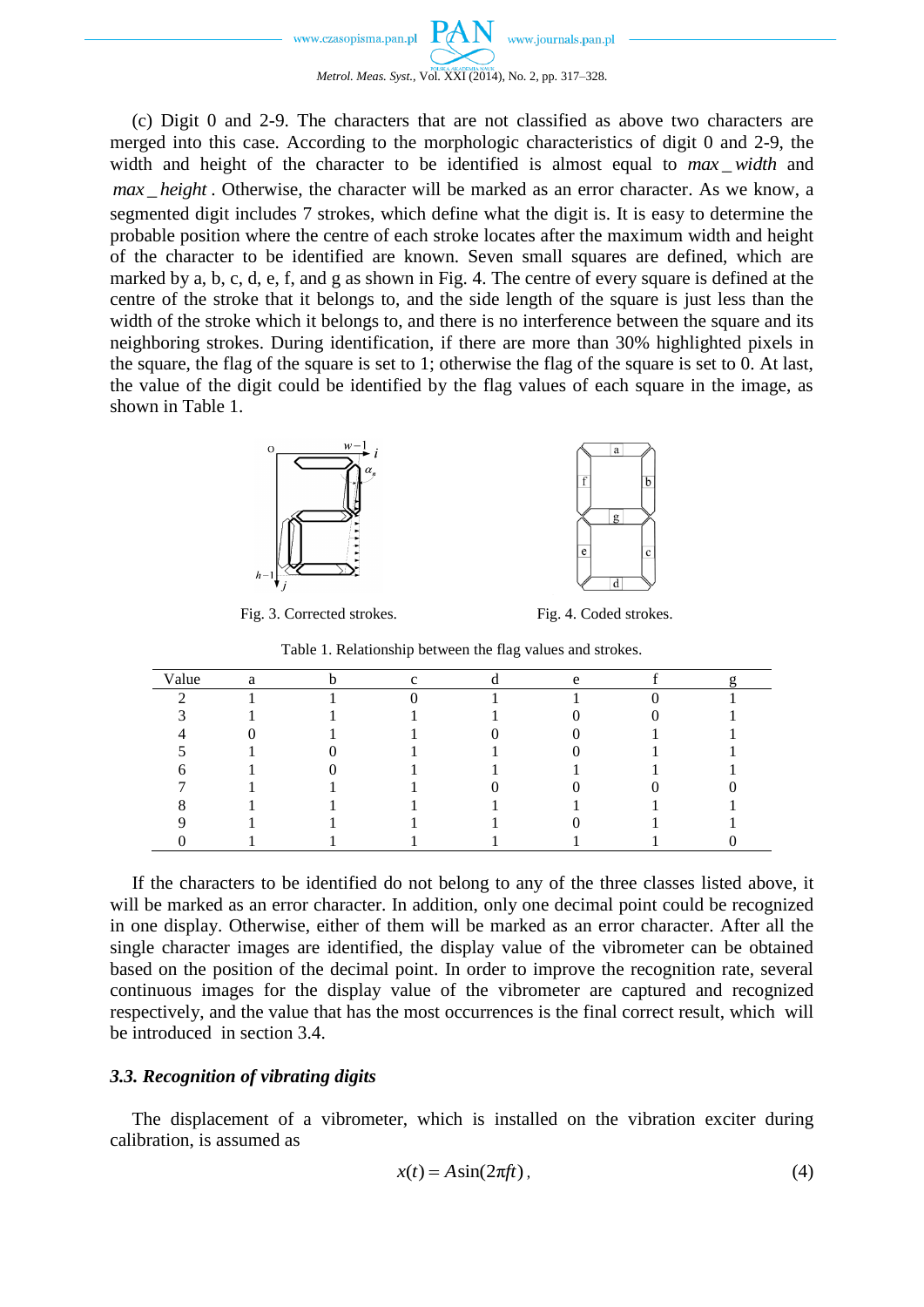

#### *W. He, G.H. Xu, Z.C. Rong, G. Li, M. Liu: AUTOMATIC CALIBRATION SYSTEM FOR DIGITAL-DISPLAY VIBROMETERS…*

where A is the displacement amplitude of the vibration table and  $f$  is the vibration frequency. Considering the mounting position of the vibrometers, the direction of the vibration is assumed to be consistent with the  $i$  axis of the image coordinates. Due to the limited acquisition speed of the camera, it is impossible to capture the theoretical instantaneous image actually. Only a blurry image in a period of record time could be got if *f* is too high. When the blurry area is so large that it will overrun the ROI border or the adjacent blurry edges will overlap each other, especially the edges of the digit and its nearby decimal point (because they are too close), it will be difficult to divide characters from each other. Therefore, the recognition accuracy will be affected.

To solve the problem, the maximum displacement amplitude  $A_{\text{max}}$  output from the vibration exciter at a specified frequency  $f$  should be limited considering the acquisition speed *n* (unit: frame per second) of the camera, the minimum distance *a* between ROI border and the stroke of the characters to be identified, and the minimum distance *l* between the strokes of the characters to be identified.

As shown in Fig. 5, the dashed part is the acquired blurry area due to the sampling period  $T = 1/n$  of the camera, and  $\delta_1$  and  $\delta_2$  represent the blurry border width of two adjacent strokes respectively, and  $\Delta$  represents the actual gap of two adjacent strokes, whose gap is *l* when the strokes stand still. Two cases are discussed as follows.

(a) The sampling period for one image is not less than half of a vibration period, that is to say,  $f \ge n/2$ . In this case, the blurry edge of two adjacent strokes can reach its maximum width in the meantime, that is

$$
\delta_{\text{1max}} = \delta_{\text{2max}} = A \,,\tag{5}
$$

and the actual gap  $\Delta$  of two adjacent strokes gets its minimum as

$$
\Delta_{\min} = l - \delta_{1\max} - \delta_{2\max} = l - 2A. \tag{6}
$$

(b) The sampling period for one image is less than half of a vibration period, that is to say, *f* < *n* / 2. Assume that the time during blurry border width  $\delta_1$  is  $t_1$ , thus the time during blurry border width  $\delta_2$  is  $T - t_1$ . So the actual gap  $\Delta$  of two adjacent strokes is  $\Delta = l - [A \sin 2\pi f t_1 + A \sin 2\pi f (T - t$ blurry border width  $\delta_2$  is  $T - t_1$ . So the actual gap  $\Delta$  of two adjacent strokes is

$$
\Delta = l - [A\sin 2\pi f t_1 + A\sin 2\pi f (T - t_1)] = l - 2A\sin \pi f T \cos 2\pi f (t_1 - T/2). \tag{7}
$$

So it is easy to find the minimum of  $\Delta$  when  $t_1 = T/2$ , that is

$$
\Delta_{\min} = l - 2A \sin \pi f T = l - 2A \sin \frac{\pi f}{n}.
$$
\n(8)

In order to ensure the recognition accuracy, there should be  $\Delta_{\min} > 0$ . So the displacement amplitude *A* output from the vibration exciter at a specified frequency *f* should be limited as

$$
\begin{cases}\nA < \frac{l}{2\sin(\frac{\pi f}{n})}, & f < \frac{n}{2}, \\
A < \frac{l}{2}, & f \ge \frac{n}{2}.\n\end{cases} \tag{9}
$$

In addition, each stroke of the digit to be identified should not go out of the ROI border, so there should be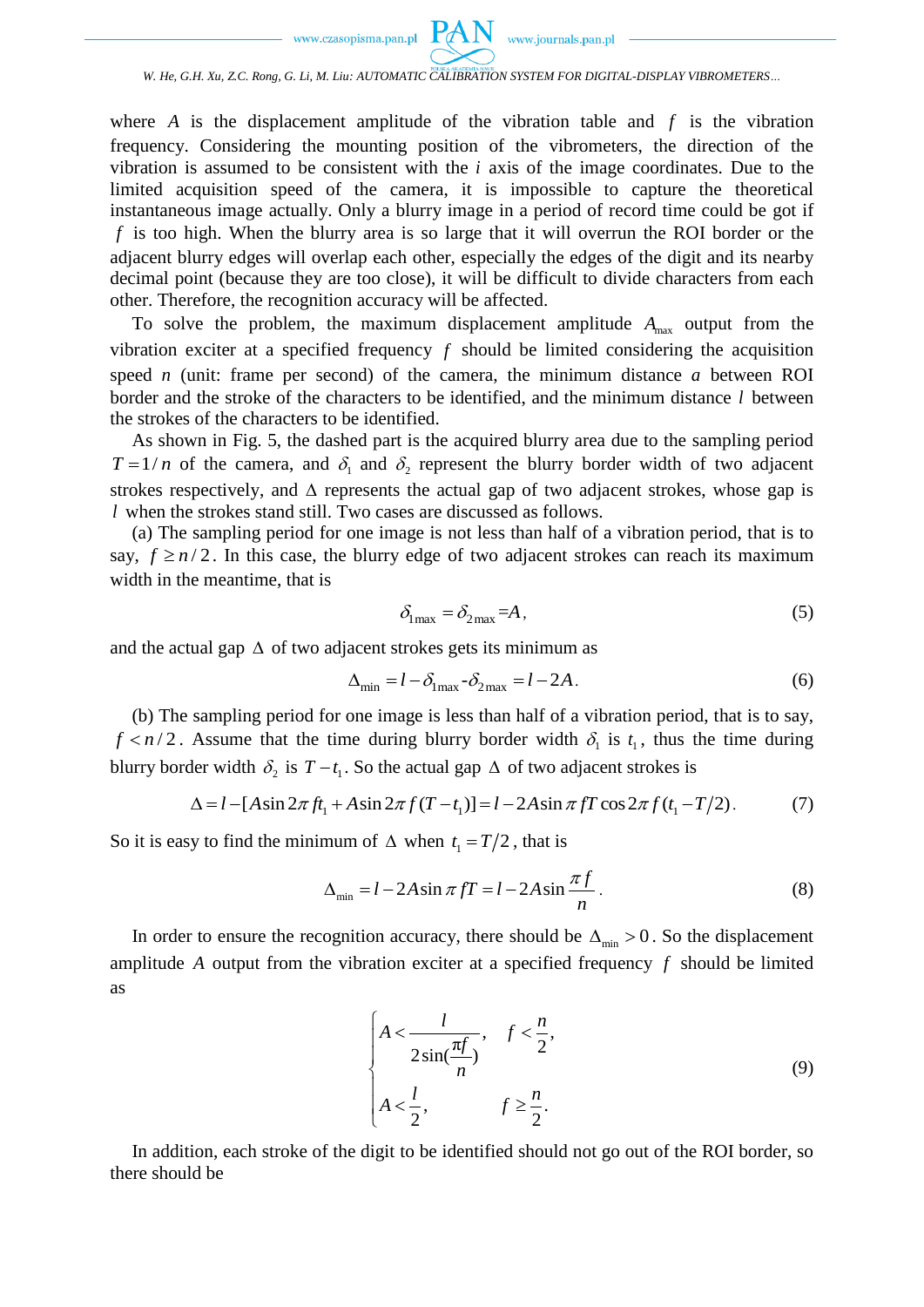

$$
A \le a \tag{10}
$$

In brief, the relationship between the permissible amplitude  $A$  and frequency  $f$ , at which the vibration exciter could output, is drawn in Fig. 6. The recognition accuracy will not be affected only when the displacement amplitude output from the vibration exciter is not beyond the area of the section line, and the upper boundary of the area is the permissible maximum displacement amplitude  $A_{\text{max}}$  from the vibration exciter at the corresponding frequency. If the amplitude is confined to the permissible range at a specified frequency, we can ensure that all the characters can be captured without overlapping each other. Consequently, all the characters can be separated from each other and recognized after all the small squares in Fig. 4 are detected correctly.



amplitude and frequency.

## *3.4. Recognition of alternating digits*

Due to the resolution of the digital instrument, the digital-display may change from one value to another although the vibration level of the exciter is stable, especially when the last character of the display is "9" or "0". The alternating digits will make the image confused as shown in Fig. 7, where the display is varying between 1.89 and 1.90. This will result in a recognition error [\[14\].](#page-11-1)



Fig. 7. Display in transition.

In order to get the correct result, the continuous images (for example *m* images) in a relatively long period (sampling time) are captured and saved in the memory temporarily.

Assume that the display digit is alternating between X and Y, whose steady time is  $\alpha_1$ and  $\alpha_2$  respectively and the transition time is  $\beta$ . Notice that  $\alpha_1$  and  $\alpha_2$  are larger than  $\beta$ , that is

$$
\alpha_1 > \beta \text{ and } \alpha_2 > \beta, \tag{11}
$$

which is easy to be found with our naked eyes. Consider that the sampling period *T* of the camera could be much shorter than the transition time  $\beta$  with the help of a high-quality digital camera. And assume that  $p_0$ ,  $q_0$  and  $r_0$  are the number of images which have been acquired in the time of  $\alpha_1$ ,  $\alpha_2$  and  $\beta$ , respectively. According to (11), there are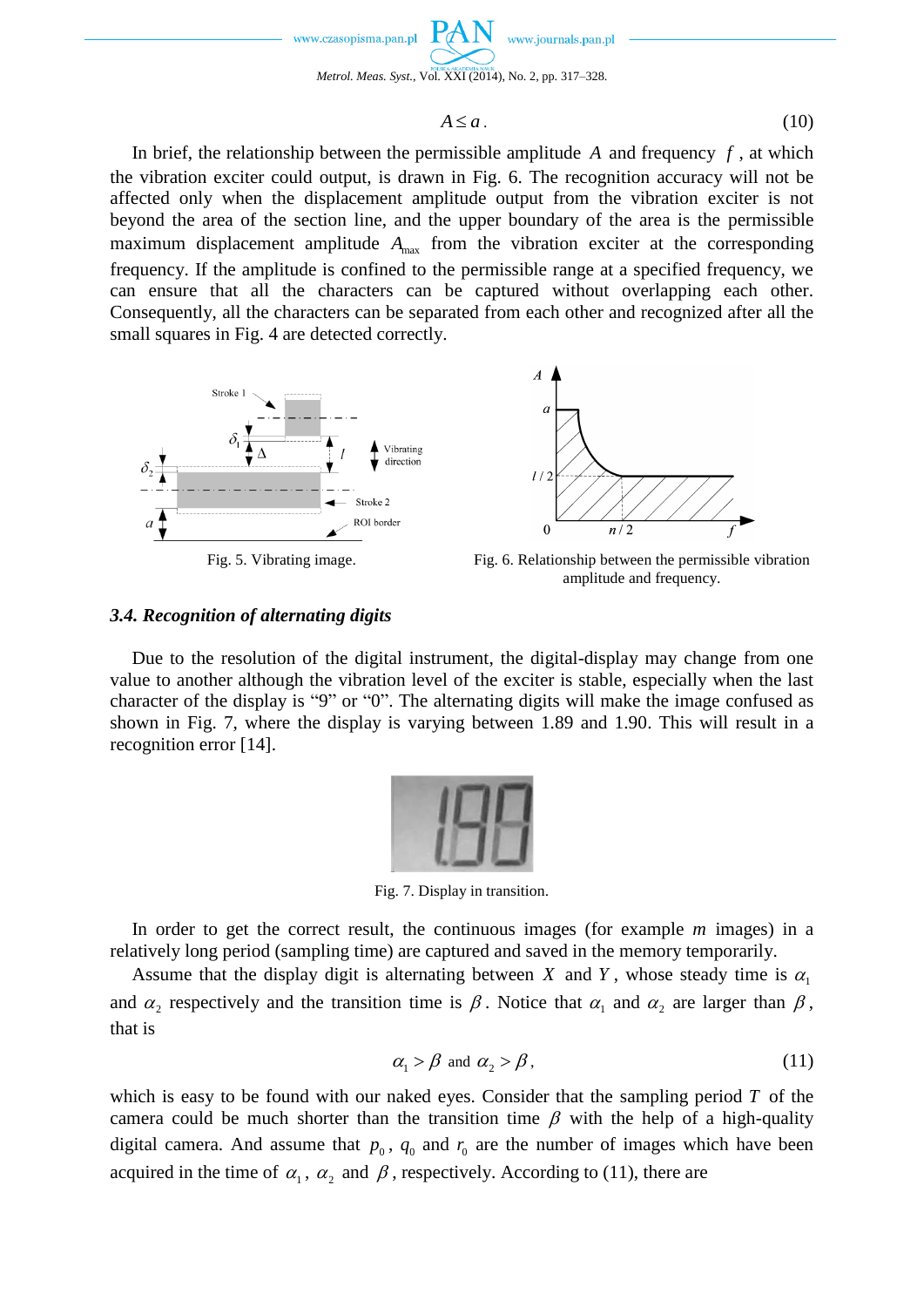www.journals.pan.pl

*W. He, G.H. Xu, Z.C. Rong, G. Li, M. Liu: AUTOMATIC CALIBRATION SYSTEM FOR DIGITAL-DISPLAY VIBROMETERS…*

$$
p_0 > r_0 \text{ and } q_0 > r_0. \tag{12}
$$

Assume that the sampling time is so long that *m* could satisfy

$$
\alpha_1 + \alpha_2 + \beta < m \tag{13}
$$

or

$$
p_0 + q_0 + r_0 < m \tag{14}
$$

In the *m* sampled images that satisfy (14), assume  $p$ ,  $q$  and  $r$  are the numbers of occurring *X* , *Y* and others, that is

$$
p+q+r=m.
$$
 (15)

Considering the difference between  $p + q$  and r, it is found that the minimum difference  $\eta_{\min}$  happens when  $p = p_0$ ,  $q = q_0$  and  $r = 2r_0$ , which is shown in Fig. 8, that is

$$
\eta_{\min} = (p+q) - r = (p_0 + q_0) - 2r_0.
$$
\n(16)



Fig. 8. Display in transition and image acquisition.

As mentioned above, the values of  $X$  and  $Y$  are very close, whose difference is just one display resolution, so  $X$  and  $Y$  could be regarded as the same value. Due to  $(12)$  and  $(16)$ , there is  $\eta_{\min} > 0$ . Thus, in the *m* acquired images, the occurrences of *X* and *Y* ( $p+q$ ) are more than those of others  $(r)$ . So the identified value with the maximum number of occurrences (either  $X$  or  $Y$ ) is definitely the correct final result.

#### **4. Experimental results**

The VM-63A vibrometer made by Rion, which is a typical digital-display vibrometer, is selected to test the built-up automatic calibration system.

First, the vibrometer is installed on the table of the exciter as shown in Fig. 9 because its sensing head is packaged with the display. In the figure, a universal magnetic base is used as a support for carrying and adjusting the camera, and a clamp is used to push the "measure" button on the vibrometer and make it work in the calibration process.

The vibrometer could be set to measure displacement, velocity, and acceleration by pressing three buttons, respectively. The non-linearity and frequency response should be calibrated according to the corresponding metrological regulations [6]. Here the velocity non-linearity at 40 Hz and the displacement frequency response at 50 μm (Peak to Peak) of the vibrometer are tested as an illustration. According to the measuring range of the vibrometer, the maximum vibration levels and corresponding maximum displacements are listed in Table 2. According to the properties of the digital camera, the characteristics of the digital-display on the vibrometer and the selected ROI, there are  $n = 30$  fps,  $l = 1$  mm,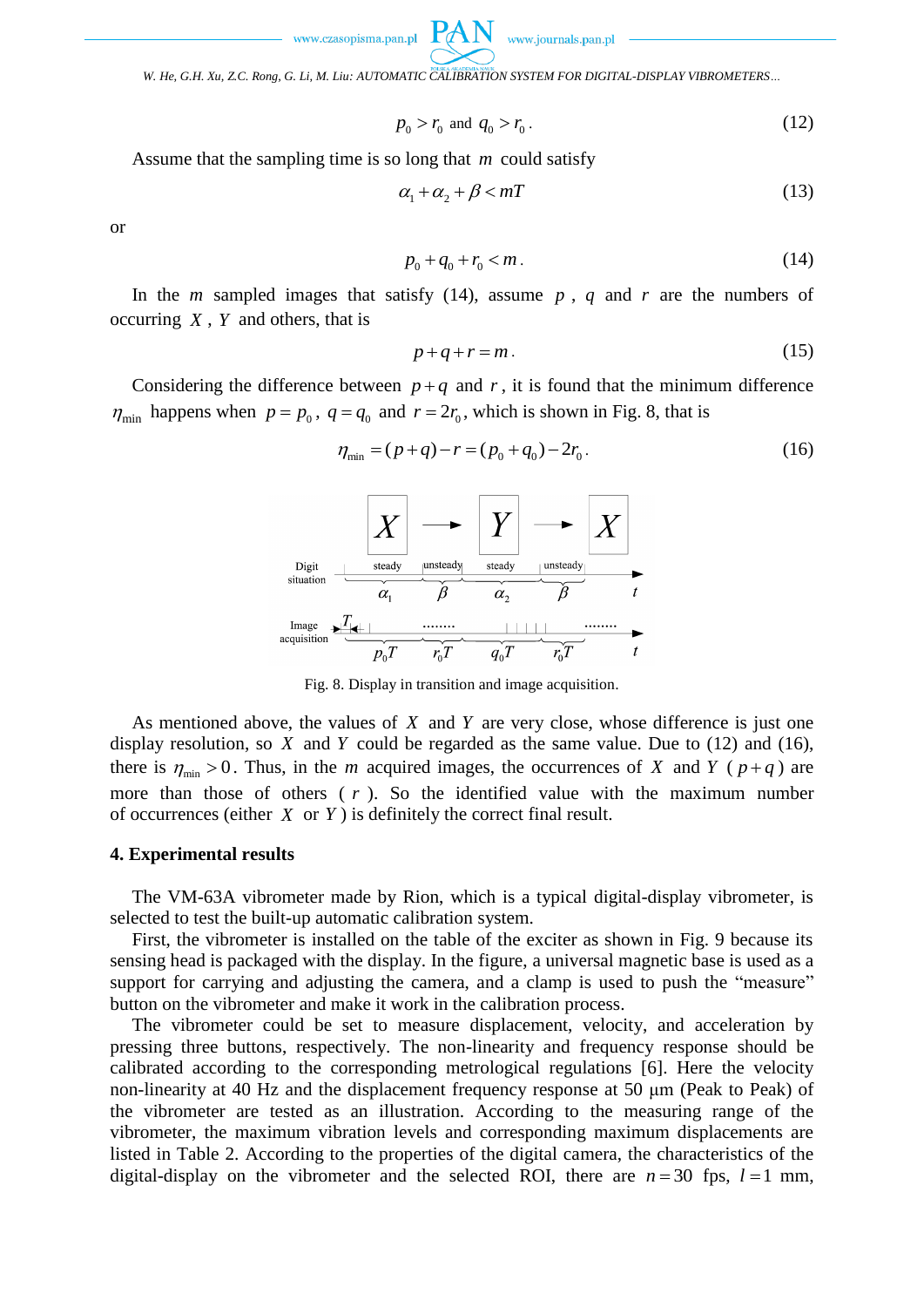$a = 1$  mm. According to (9) and (10), the permissible maximum amplitudes of the exciter at different frequencies are calculated and shown in Table 2, which indicate that they are always much larger than the corresponding maximum displacements of the vibration exciter, so the vibration will not affect the recognition accuracy according to the analysis in section 3.4.



Fig. 9. Installation of the vibrometer to be calibrated.

| Test items            | f(Hz)  | Maximum<br>vibration level                     | Maximum<br>displacement $(mm)_{0-P}$ |                                                  | Permissible maximum<br>displacement $(mm)_{0-P}$ |
|-----------------------|--------|------------------------------------------------|--------------------------------------|--------------------------------------------------|--------------------------------------------------|
| Non-linearity         | 40     | $30 \frac{\text{mm}}{\text{s}}$ <sub>RMS</sub> | 0.169                                |                                                  | 0.5                                              |
| Frequency<br>response | 10-160 | $50 \, \mu m$ ) <sub>P-P</sub>                 | 0.025                                | 0.5<br>$\frac{2\sin(\pi f/30)}{2\sin(\pi f/30)}$ | (f > 15Hz)<br>(10Hz ≤ f < 15Hz)                  |

Table 2. Test parameters and permissible maximum amplitude.

When the calibration software is started, some preparing work should first be done, in which ROI selection is an important job before calibration. The operation interface of ROI selection is shown in Fig. 10. The ROI is manually set by a green frame as shown in the figure. The pose of the camera and the illuminance on the display of the vibrometer are adjusted so that the recognition result is ensured to be correct all the time when pushing the "test" button on the interface. The operation interface for testing the velocity non-linearity of the vibrometer is shown in Fig. 11. The typical calibration results, which respectively represent the velocity non-linearity and displacement frequency response, are presented in Table 3 and 4. "Standard" in the tables stands for the actual vibration level measured by a laser interferometer, while "Display" stands for the recognition value of the vibrometer from our developed algorithms, where the values outside of brackets are the recognition results and the values in the brackets, which actually do not exist on the operation interface, are the actual display values read by our naked eyes. "Deviation" shows the calibration results for the vibrometer, which is the absolute value of the relative deviation between "Standard" and "Display" and will be given in the final certificate of the calibrated vibrometer. It is proved that the recognition result is definitely the same as the actual value. Moreover, hundreds of images were acquired and tested, and the recognition results were checked artificially. Results show that only 2 recognition errors occur in 800 recognized images, which proves that the recognition rate is about 99.75%. Further analysis shows that the errors are caused by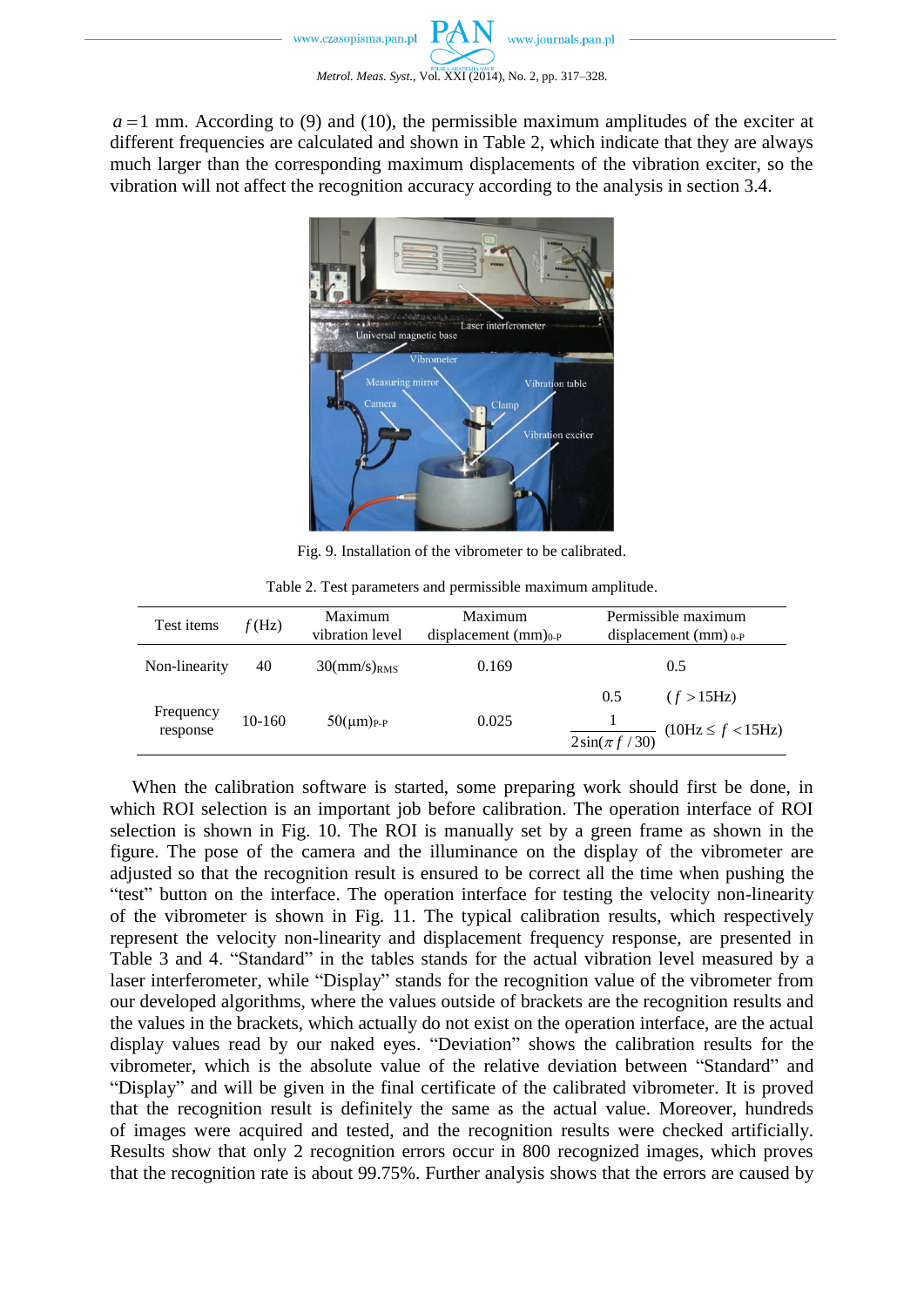*W. He, G.H. Xu, Z.C. Rong, G. Li, M. Liu: AUTOMATIC CALIBRATION SYSTEM FOR DIGITAL-DISPLAY VIBROMETERS…*

the disturbance of reflected light on the display panel. To avoid the recognition error due to the contingency, the operator is alarmed if a recognition error happens or an accident datum is recognized so that the deviation of the vibrometer has exceeded a preset value, and then the test will be done again from this point after checking the system artificially. This procedure is very important because recognition errors are not allowed in the calibration.





Fig. 10. Setting of ROI.

Fig. 11. Operation interface of the calibration system.

## **5. Conclusions**

An automatic calibration system for digital-display vibrometers is proposed based on machine vision. In the system, some image processing and recognition methods for segmented digits is presented. Stroke correction has made every stroke of the characters to be recognized vertically, which leads to easier recognition of segmented-digits. The segmenteddigits with decimal point have been precisely recognized according to their morphologic characteristics. Especially, the requirements of correctly recognizing vibrating digits are analyzed, which give out the permissible maximum shaking amplitude considering the acquiring speed of the digital camera, the vibration frequency, the minimum distance between the ROI border and the stroke of the characters to be identified, and the minimum distance between the strokes of the characters to be identified. The method of identifying the alternating digits is also studied, which shows that when a group of continuous display images in a relatively long period are captured and recognized respectively, and the values whose difference is not more than one resolution of the vibrometer are deemed as the same, the value that has the most occurrences is the final correct result. An alarm program is also completed to remind the operator of checking and correcting the system if a recognition error happens or an accident datum is recognized so that the deviation of the vibrometer has exceeded a preset value, which will avoid a recognition error due to the contingency. Experimental results show that the recognition rate for the digit images is about 99.75% and the calibration efficiency of digital-display vibrometers is greatly improved.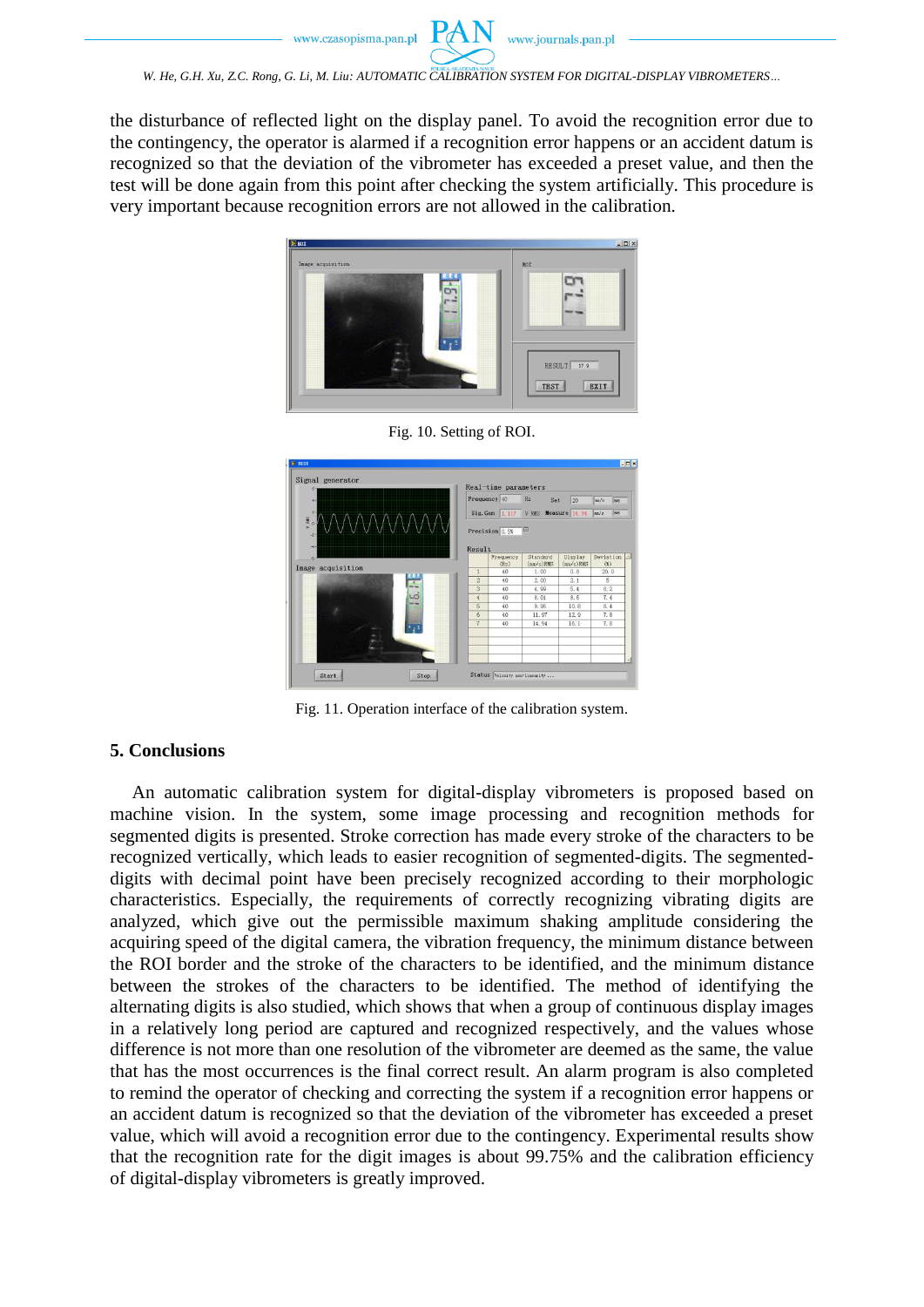The system has been applied in a metrology station of electrical power plants in China for calibrating vibrometers automatically. Moreover, the proposed image recognition methods could be widely popularized in the circumstance where vibrating or alternating segmenteddigit images should be recognized.

| $\boldsymbol{f}$ | Standard       | Display*       | Deviation |
|------------------|----------------|----------------|-----------|
| (Hz)             | $(mm/s)_{RMS}$ | $(mm/s)_{RMS}$ | (%)       |
| 40               | 1.00           | 0.8 / (0.8)    | 20        |
| 40               | 2.00           | 2.1 / (2.1)    | 5         |
| 40               | 4.99           | 5.4 / (5.4)    | 8.2       |
| 40               | 8.01           | 8.6 / (8.6)    | 7.4       |
| 40               | 9.96           | 10.8 / (10.8)  | 8.4       |
| 40               | 11.97          | 12.9 / (12.9)  | 7.8       |
| 40               | 14.94          | 16.1 / (16.1)  | 7.8       |
| 40               | 19.99          | 21.5 / (21.5)  | 7.6       |
| 40               | 29.98          | 32.1 / (32.1)  | 7.1       |

Table 3. Calibration results of velocity non-linearity.

\* : the value outside of brackets is the recognition result and the value in the brackets is the actual display value read by naked eyes.

Table 4. Calibration results of frequency response (displacement).

| f    | Standard        | Display*        | Deviation |
|------|-----------------|-----------------|-----------|
| (Hz) | $(\mu m)_{P-P}$ | $(mm)_{P-P}$    | (%)       |
| 10   | 49.96           | 0.044 / (0.044) | 11.9      |
| 20   | 50.15           | 0.051 / (0.051) | 1.7       |
| 30   | 50.02           | 0.050 / (0.050) | 0.0       |
| 40   | 49.79           | 0.049 / (0.049) | 1.6       |
| 50   | 50.04           | 0.049 / (0.049) | 2.1       |
| 60   | 49.98           | 0.049 / (0.049) | 2.0       |
| 80   | 49.86           | 0.048 / (0.048) | 3.7       |
| 100  | 49.78           | 0.049 / (0.049) | 1.6       |
| 160  | 49.83           | 0.051 / (0.051) | 2.3       |

\* : the value outside of brackets is the recognition result and the value in the brackets is the actual display value read by naked eyes.

### **Acknowledgements**

This research is sponsored by the Science Fund for Creative Research Groups of National Natural Science Foundation of China (Grant No. 51221004), the Zhejiang Provincial Science Fund for Distinguished Young Scholars in China (Grant No. LR12E05001), the National Natural Science Foundation of China (Grant No. 51375443), and the Key Science and Technology Innovation Team Program of Zhejiang Province in China (Grant No. 2009R50008).

### **References**

- [1] [Payne,](http://www.engineeringvillage.com/controller/servlet/Controller?CID=quickSearchCitationFormat&searchWord1=%7bPayne%2C+W.+Vance%7d§ion1=AU&database=1&yearselect=yearrange&sort=yr) W.V., [Geist,](http://www.engineeringvillage.com/controller/servlet/Controller?CID=quickSearchCitationFormat&searchWord1=%7bGeist%2C+Jon%7d§ion1=AU&database=1&yearselect=yearrange&sort=yr) J. (2007). Low cost digital vibration meter. *J. Res. Natl. Inst. of Stan.*, 112(2), 115-128.
- [2] Cristallia, C., Paoneb, N., Rodriguez, R.M. (2006). Mechanical fault detection of electric motors by laser vibrometer and accelerometer measurements. *Mech. Syst. Signal Pr.*, 20(6), 1350-1361.
- [3] Lee, S.K., White, P.R. (1998). The enhancement of impulsive noise and vibration signals for fault detection in rotating and reciprocating machinery. *J. Sound Vib.*, 217(3), 485-505.
- [4] Tandon, N., Choudhury, A. (1999). A review of vibration and acoustic measurement methods for the detection of defects in rolling element bearings. *Tribol. Int.*, 32(8), 469–480.